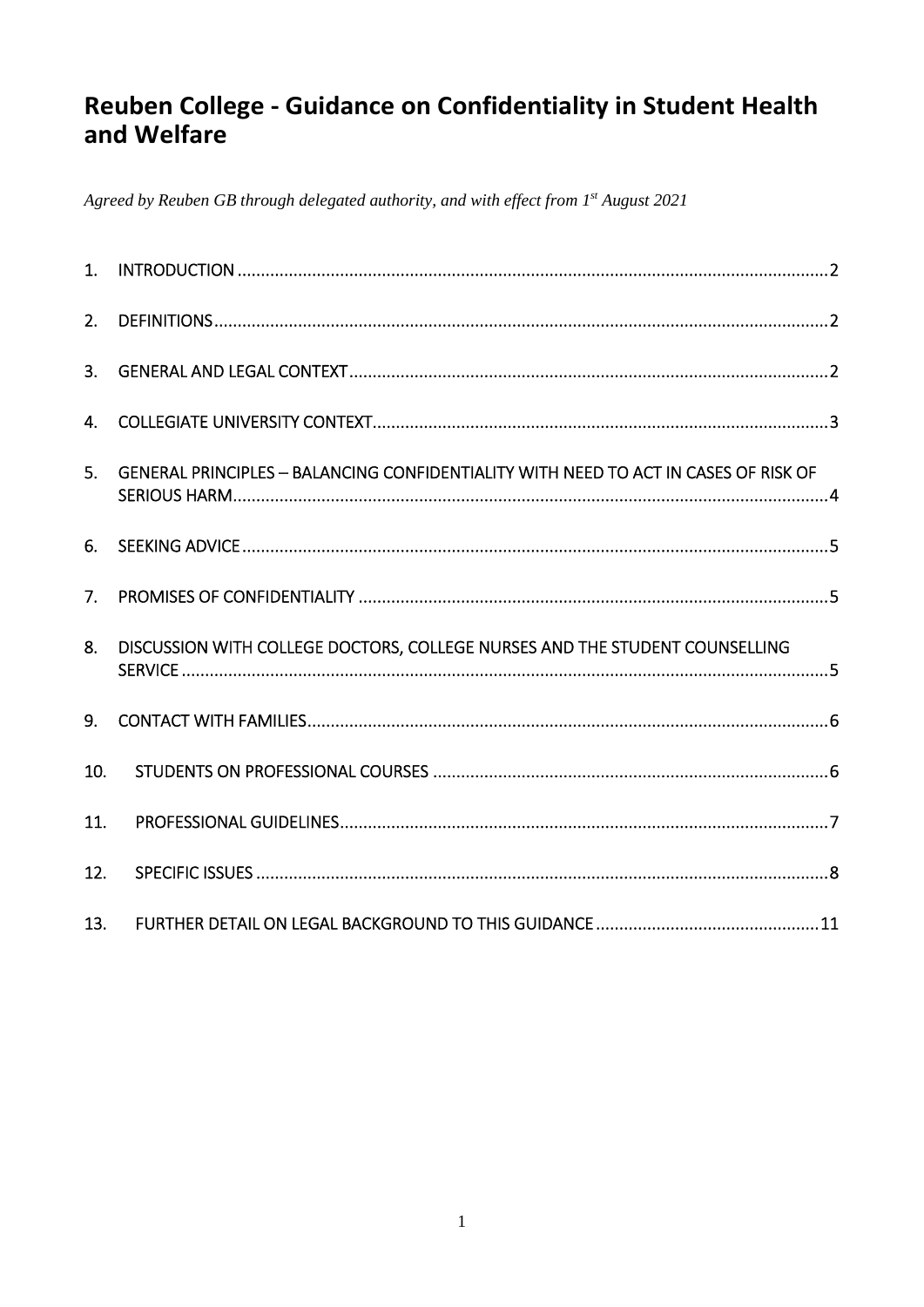# <span id="page-1-0"></span>**1. Introduction**

- 1.1. This document is intended for all those involved in student health and welfare for whom confidentiality might be an issue. It is designed to promote greater consistency in the way individual cases are handled, with paramount emphasis on student health and welfare. This Reuben College guidance closely follows the University guidance in this area, with minor variations to recognize the College context.
- 1.2. Colleagues are advised to familiarise themselves with this guidance as part of induction or ongoing training in welfare matters, so that in an urgent situation staff are well-informed and not making decisions in isolation. The College's Welfare Dean (welfare.dean@reuben.ox.ac.uk) can advise colleagues on a no-names basis, as can the University's Director of Student Welfare and Support Services, as appropriate.
- 1.3. This guidance applies to all students including those abroad or on research trips. Students overseas may not be able to access the full range of welfare services referenced in this guidance, but the general principles still apply.
- 1.4. During the College's first year of admitting students some services will be provided by or through a Partner College. Sharing of student data forms a necessary part of that arrangement, and, for all practical purposes, the same principles and guidance applicable to sharing of data within the College, or between the College and the University, provided for within this guidance, shall apply to sharing of data by the College with any Partner College or vice versa.

# <span id="page-1-1"></span>**2. Definitions**

- 2.1. "Health" in this document means both physical and/or mental health
- 2.2. "Risk" means a risk that a person involved in student health and welfare reasonably considers is possible may occur given the facts within their knowledge. They need not conclude an outcome is more likely than not, only that they reasonably believe an outcome is possible.
- 2.3. "Serious Harm" means that a student is either at Risk of (a) death or serious injury; and/or (b) attempting suicide; and/or (c) self-harm; and/or (d) endangering the life, health, or safety of any other person.
- 2.4. **"**Lacks Capacity' means either a permanent or temporary condition which leads to the student being incapable of making decisions which protect their health, safety or welfare. This includes both situations where a student has lost capacity as a result of a medium to long term mental or physical condition and/or situations where a student is temporarily incapacitated for a short period as a result of drink, drugs, misadventure, accident or a short term medical condition.

#### <span id="page-1-2"></span>**3. General and legal Context**

3.1. In general, information relating to the health and welfare of an individual will amount to special category data (as defined in the UK General Data Protection Regulation (UK GDPR), and also known as 'sensitive personal data') and must be kept confidential and only disclosed with consent. This guidance sets out the basis for dealing with exceptions to that general rule.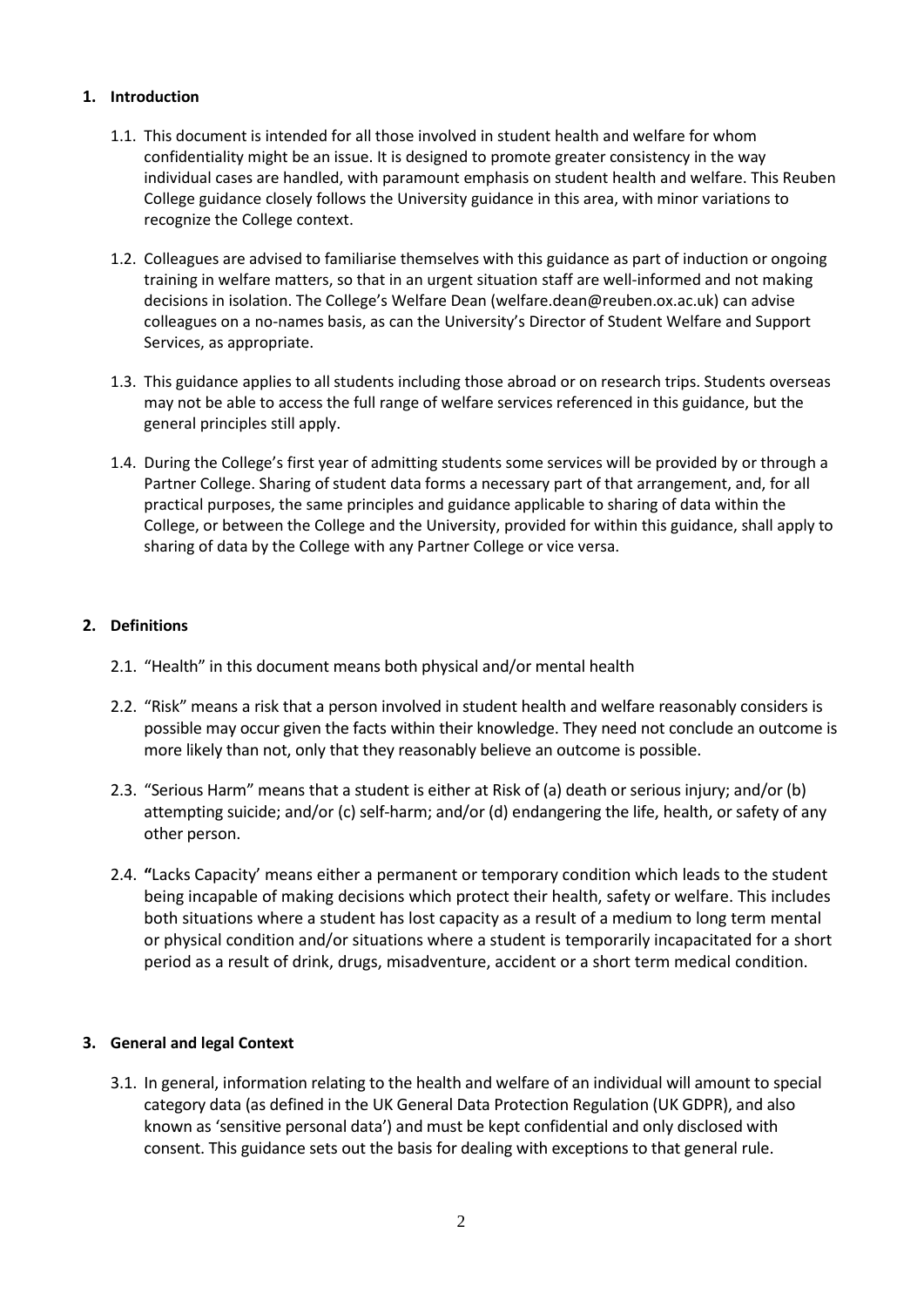- 3.2. This guidance aims to balance the potentially competing principles involved in (a) compliance with Data Protection legislation, particularly in relation to special category data; (b) other legal obligations to maintain confidentiality where information is provided in contexts where express or implied duties of confidentiality arise; and (c) the duties of the College and wider University to look after the vital interests of students (which arise under contract, tort, statutory duty and common law).
- 3.3. Cases where a student is reasonably considered to be at Risk of causing Serious Harm and yet failing to adequately engage with help available (e.g. for serious mental health problems) while withholding consent to share special category data relating to their health with persons or services best placed to help them are especially difficult but not unusual. This guidance is drafted with those cases in mind.
- 3.4. In certain circumstances the College, and the University, may owe obligations to individuals that cannot be discharged unless they take action on information provided in confidence e.g. to protect the vital interests of others. Such circumstances involve weighing up different interests.
- 3.5. Further detail on the relevant provisions of the Student Privacy Notice and the wider context of Data Protection legislation and Information Commissioner's Office (ICO) guidance, which underpin this guidance, is at paragraph 13 below.

# <span id="page-2-0"></span>**4. Collegiate University context**

- 4.1. This guidance covers both sharing of special category data within the College, or with any Partner College, and situations where such data needs to be shared between the College and departments of the University.
- 4.2. A significant amount of sharing of personal data relating to students is already permitted and envisaged between the College, any Partner College and University departments under both:
	- 4.2.1. the Terms and Conditions of the student's contract with the College at <https://www.reuben.ox.ac.uk/students#/> and the Terms and Conditions of the student's contact with the University (at [https://www.ox.ac.uk/students/new/contract\)](https://www.ox.ac.uk/students/new/contract) and
	- 4.2.2. the College Student Privacy Notice at<https://reuben.ox.ac.uk/governance-and-policies> and the University student Privacy Notice a[t https://compliance.admin.ox.ac.uk/student](https://compliance.admin.ox.ac.uk/student-privacy-policy)[privacy-policy \(](https://compliance.admin.ox.ac.uk/student-privacy-policy)each of which is incorporated as part of the student contracts referred to above). These privacy notices were updated in 2020/21 to clarify limited circumstances in which special category data related to health might be shared even if students have not consented to it (i.e. where there is a Risk of Serious Harm), providing the safeguards within the privacy notices and this guidance are followed.
- 4.3. Problem cases have arisen where different parts of the Collegiate University each have part of the picture relating to a student's health and welfare which, if combined, would constitute a Risk of Serious Harm which necessitates immediate action to protect the student or others. This guidance, and the Student Privacy Notices (for the College and for the University), were updated to address that issue.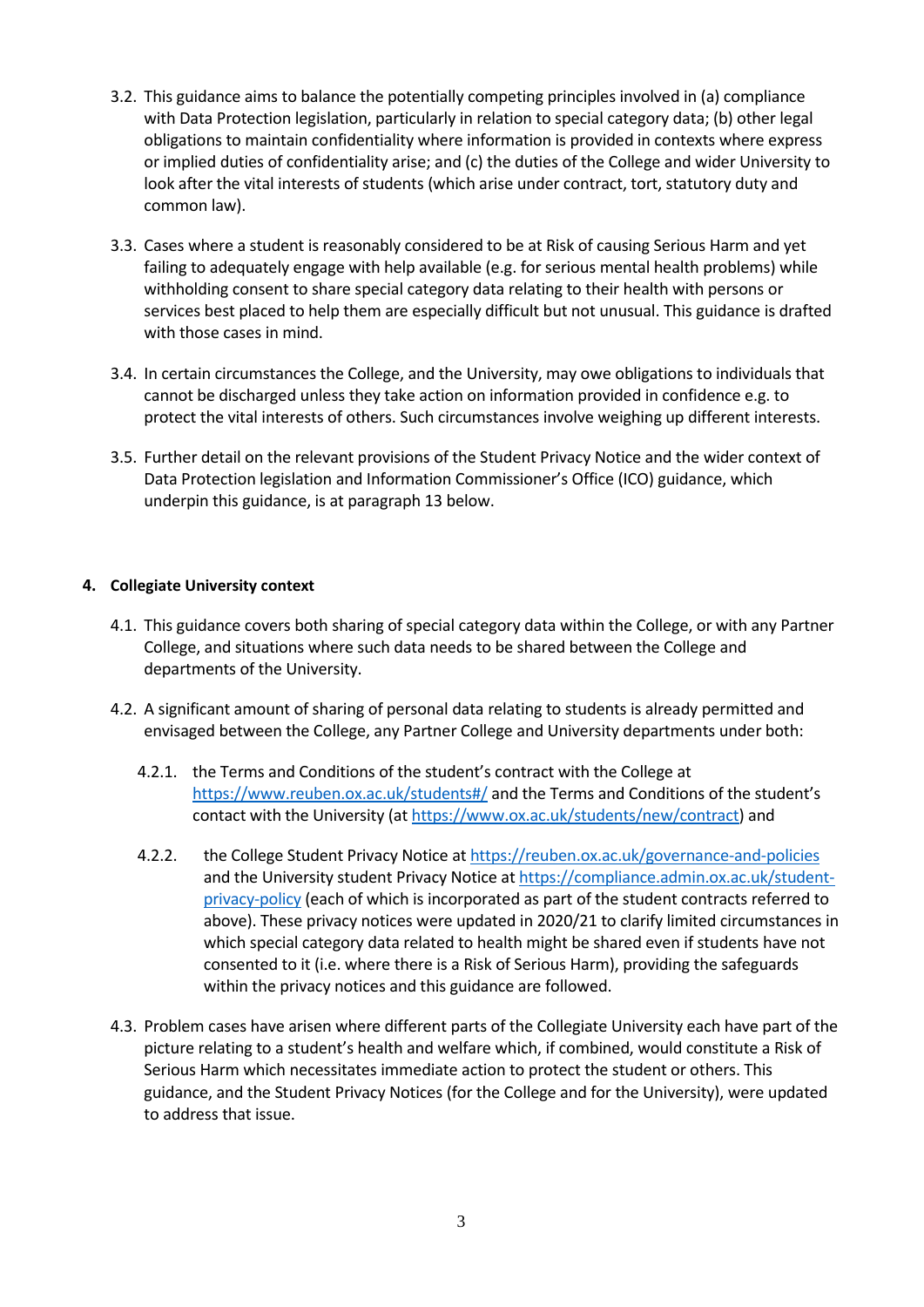## <span id="page-3-0"></span>**5. General Principles – balancing confidentiality with need to act in cases of Risk of Serious Harm**

- 5.1. Exceptions to the general rule at paragraph 3.1 arise particularly in cases where there is a Risk of Serious Harm or where the student lacks capacity to give consent and needs intervention from medical professionals.
- 5.2. Whilst sharing information might seem the most helpful response, students are adults and the confidentiality of their data must be maintained, and information not shared without consent save where paragraph 5.1 applies
- 5.3. Those advising students should consider at the outset of a discussion whether it would be helpful to make clear that the content is to be confidential and the extent of the confidentiality which can be afforded to any disclosures.
- 5.4. When discussing confidentiality with students the following should be made clear:
	- 5.4.1. Confidentiality will be respected wherever possible;
	- 5.4.2. Consent will be sought, wherever possible, to any onwards disclosure of information; and
	- 5.4.3. There are limited circumstances in which information might have to be shared with a third party, e.g where there is a risk of Serious Harm or where an individual lacks capacity to consent and needs intervention from medical professionals
- 5.5. Those involved in advising students should, where possible, seek the consent of the individual for the onward disclosure of relevant information to those with a clear need to know, and for this consent to be recorded in writing.
- 5.6. Where such consent is not forthcoming, the person entrusted with the information should make it clear that in exceptional circumstances, particularly where there is a Risk of Serious Harm, it may be necessary to disclose the information to others. Guidance can be sought from the College's Welfare Dean (welfare.dean@reuben.ox.ac.uk), or the University's Director of Student Welfare and Support Services, as appropriate.
- 5.7. Where disclosure of personal data, or special category data related to health, is deemed necessary because there is a Risk of Serious Harm it is important to ensure that the disclosure is:
	- 5.7.1. Limited to only those recipients who need to know the information in order to be able to provide medical, pastoral or practical assistance to the student or to others at Risk that is reasonably likely to mitigate the Risk of Serious Harm or its effects;
	- 5.7.2. Adequate to enable reasonable steps to mitigate Risk to be taken;
	- 5.7.3. Limited to that information which is proportionate and necessary to mitigate the Risk of Serious Harm, while maintaining confidentiality of personal data which is not necessary for that purpose;
	- 5.7.4. Shared in a way which informs recipient(s) of the confidential nature of the information and ensures, as far as possible, they respect its confidentiality;
	- 5.7.5. Recorded in writing contemporaneously, noting reasons a student or others were deemed at Risk of Serious Harm and why disclosure of special category data was necessary. If a decision to disclose sensitive personal data is challenged (to the ICO, OIA or a Court) this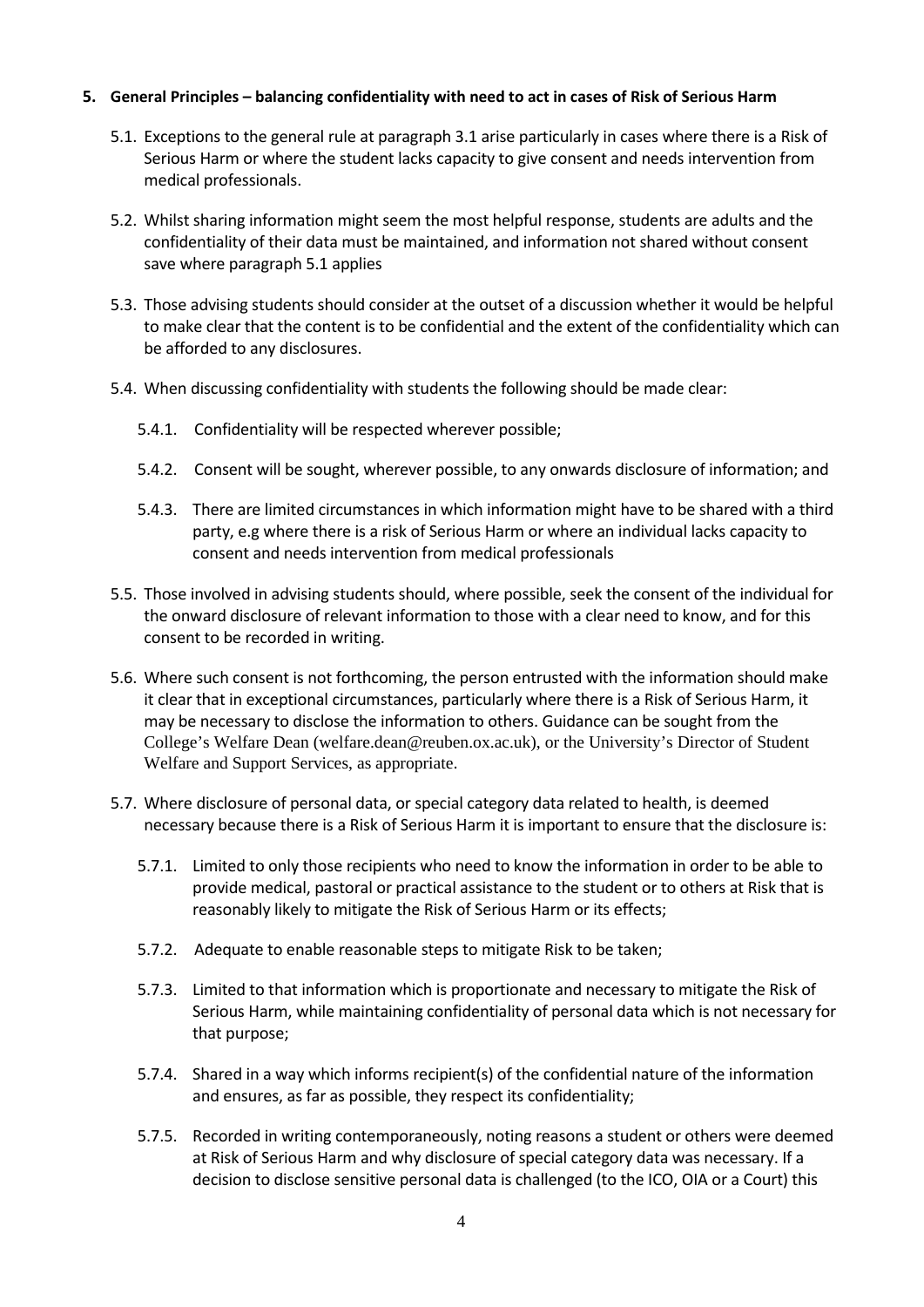may be important to show how the College or University weighed conflicting duties regarding confidentiality/Data Protection and safeguarding/vital interests.

## <span id="page-4-0"></span>**6. Seeking advice**

- 6.1. Those to whom information has been given in confidence, or who have acquired information which they regard as confidential, may not always be sure whether to disclose information or not. It may be sensible to seek advice from an appropriate person e.g. the college Welfare Dean, other senior college officer, the college doctor or the University's Student Counselling Service. This consultation should be done without divulging the name of the student concerned save where there is a Risk of Serious Harm.
- 6.2. Student Peer Supporters operating under the University's Peer Support Programme have a separate policy on confidentiality.

## <span id="page-4-1"></span>**7. Promises of confidentiality**

7.1. It is generally not appropriate to give absolute assurances of confidentiality to those who may wish to talk about health-related matters. See paragraph 5.4 of this guidance for an outline of the appropriate approach to be taken when discussing how health related information will be dealt with.

#### <span id="page-4-2"></span>**8. Discussion with college doctors, college nurses and the Student Counselling Service**

- 8.1. It is often helpful for tutors or others to talk to college doctors, college nurses or members of the University's Student Counselling Service about undergraduate or graduate students' difficulties; the individual's consent to do so should be sought.
- 8.2. If consent is not forthcoming, it may still be helpful to seek general advice from the doctor, nurse or counsellor without identifying the student concerned. However, in cases where there is a Risk of Serious Harm identification may become necessary (provided the guidance at paragraph 5.7 is followed).
- 8.3. In exceptional circumstances college doctors, college nurses and counsellors may wish to speak to the senior members of a college about a student. If the student is unwilling, confidentiality will be respected unless there are reasons not to within the relevant professional guidelines or where they reasonably believe there is a Risk of Serious Harm.
- 8.4. The Student Counselling Service's Liaison Scheme, whereby colleges may elect to have a named counsellor with whom they can liaise, is specifically designed so that college members can seek the advice of someone who is familiar with the college context.
- 8.5. Mature or part-time students may not be registered with the college GP or have easy access to the college nurse or counselling service. Some colleges have found it helpful to record the name of the student's GP surgery where this is not the college GP.
- 8.6. Where students arrive at University with serious medical conditions (particularly, but not limited to, conditions which affect their mental health e.g. those with histories of self-harm or suicide attempts) or are diagnosed with such conditions while at University, the issue of consent to sharing of information should ideally be discussed with the student at an early stage whenever support (e.g. within the College or through the Disability Advice Service) is arranged. Every case will turn on its own facts and the level of discussion may depend on whether the student's condition at any point is believed to increase the Risk of Serious Harm.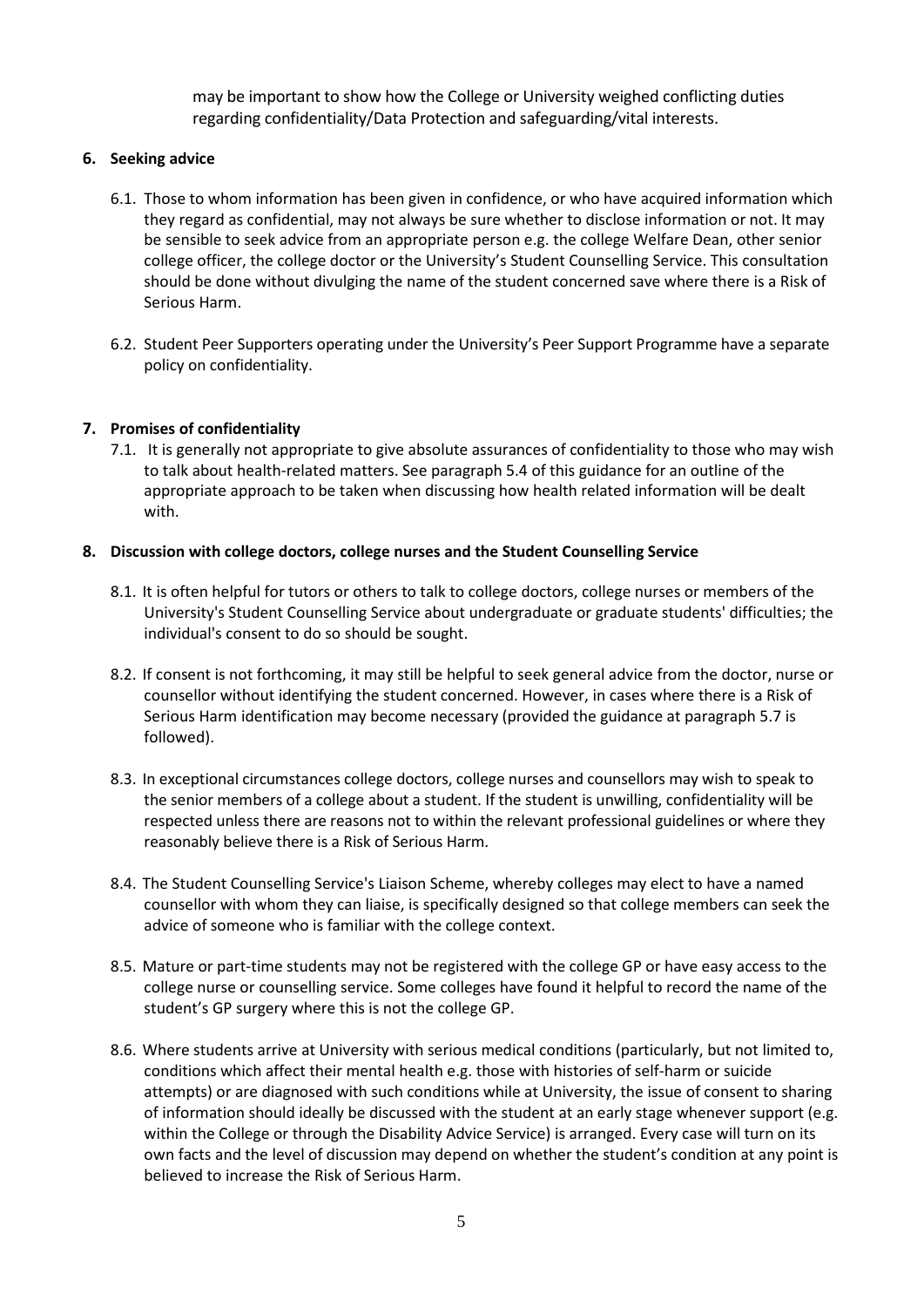## <span id="page-5-0"></span>**9. Contact with families**

- 9.1. In almost all cases it is inappropriate to speak to a student's family against the student's wishes. In such circumstances, contact can only be justified where either:
	- 9.1.1. the student is physically incapacitated (e.g. unconscious due to serious accident); or
	- 9.1.2. the student has been medically assessed as lacking capacity to make the decision; or
	- 9.1.3. where the student is at Risk of Serious Harm, other attempts to mitigate that Risk (e.g. through medical professionals) have failed or are impractical, and the person making the report reasonably considers disclosure to family members is necessary as only the family are in a position to ensure the student obtains support to mitigate Risk of Serious Harm. Such circumstances will be exceptional but can happen in cases of self-harm or where suicide has been attempted or threatened. They may also arise where a student is creating Risk of Serious Harm to others. In such cases the College and University cannot delegate responsibility to a student's family but should also consider what steps they may also need to take to mitigate a Risk of Serious Harm. Some students may give non-family members as next of kin depending on their circumstances.
- 9.2.Any decision to contact the family should be made at the highest level (e.g. head of college), taking specialist legal advice as necessary, and the student should normally be informed. The reasons for the decision should be briefly recorded, contemporaneously.
- 9.3.If a student has formally informed the College that that they are estranged from their family then contacting that family will (save in the most exceptional cases) be inappropriate.
- 9.4.Where family members or partners of students contact the College the confidentiality of students' special category data should be maintained save where paragraph 5.1 applies. College staff may need to inform parents or partners of student's rights to confidentiality. Where family members raise concerns for a student's welfare it may be appropriate to inform them of channels of support available to all students (eg college doctor, welfare support in college, counselling). Staff may need to advise family members that information provided in relation to the student will not normally be acted upon, and that they should encourage the student to disclose this information themselves and seek help. However, in cases where a family member or partner discloses that a student may be at Risk of Serious Harm the College must act on this information, and may need to communicate that it will not be possible to guarantee anonymity to the disclosing party.
- 9.5.Some students give written consent for information to be shared with others (e.g. where parents or partners of students with disabilities are actively involved in their support).

#### <span id="page-5-1"></span>**10. Students on professional courses**

10.1 Special considerations apply to students on courses leading to qualifications for professions governed by codes of conduct and health intended to protect the public for example, medicine, social work and teaching. Any concerns about the health or behaviour of a student on one of these courses may be discussed with the department concerned, in the first instance without divulging the name of the student. Advice may also be sought from the college doctor or the Head of the Student Counselling Service.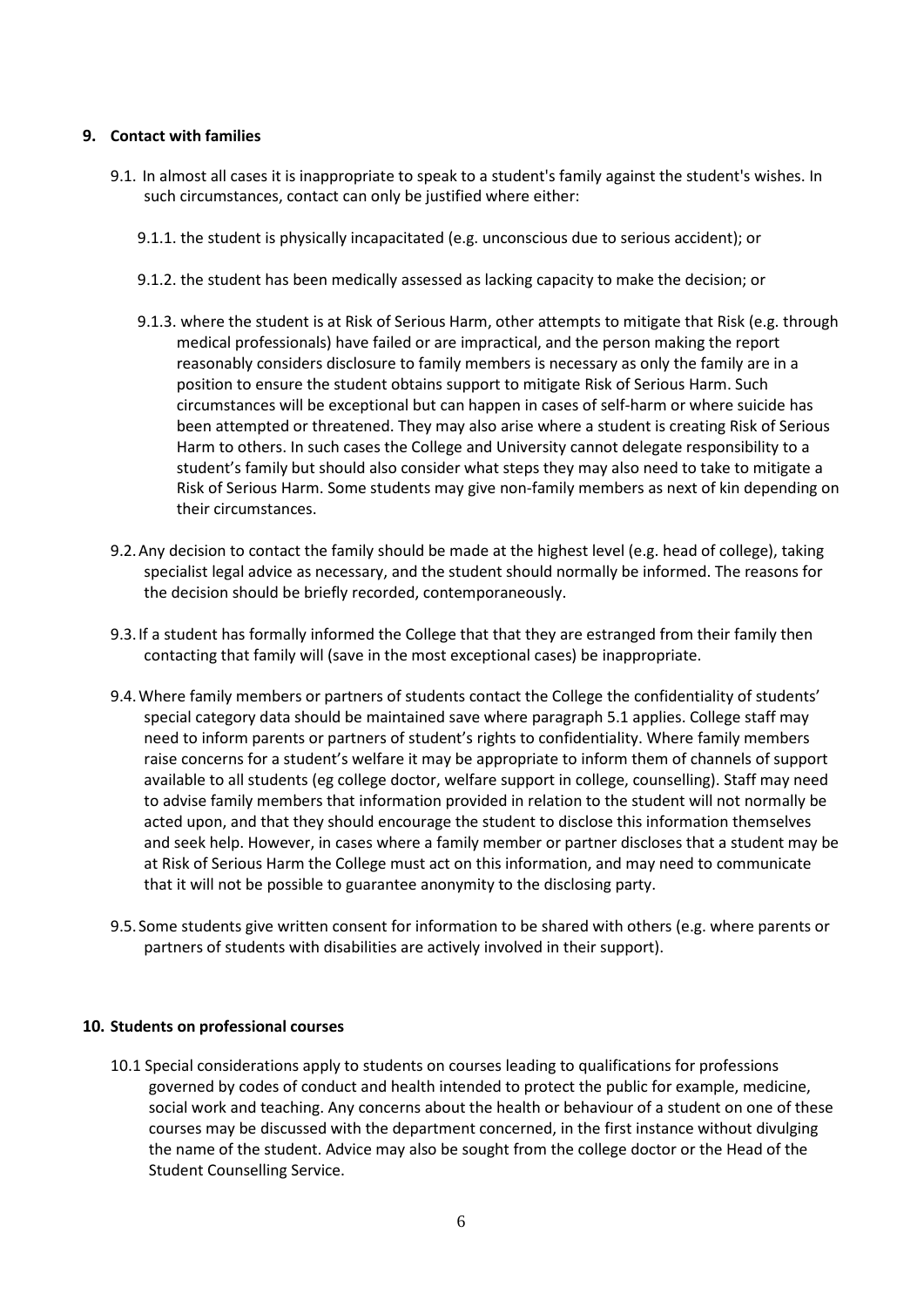- 10.2. The General Medical Council (GMC) expects medical students to be open and honest about any conditions which might affect their ability to study or practice and to engage readily in any assessment or monitoring. Non-disclosure is likely to be viewed adversely when problems do become apparent. The Associate Director of Pre-clinical Studies [Health & Welfare] within the Medical Sciences Division (MSD) is available to support medical students with welfare issues and provide advice. Concerns about fitness to practice should be addressed to the Assistant Registrar in MSD.
- 10.3. The College, the University, and individual members of staff may owe duties of disclosure in cases where students on courses governed by professional codes of conduct under paragraph 5.15 are under investigation (e.g. obligations of disclosure and provision of relevant documentation to the Medical Sciences Division during an investigation into a medical student under the Fitness to Practise Regulations). Where sensitive personal data of the student is directly relevant to the Fitness to Practise (or other professional) investigation the obligation of disclosure will override the student's right to confidentiality. Any agreement between a College, or any part of the University, and a student to keep sensitive personal data confidential will be invalid if that data is relevant to a medical student's fitness to practice. In such cases that data will remain confidential to MSD's appointed investigator and any Fitness to Practise panel (though that panel may decide to disclose it to the GMC, along with the panel's findings, if relevant). Guidance can be sought from the University Legal Services Office in these cases.

## <span id="page-6-0"></span>**11. Professional guidelines**

#### **Doctors and their professional colleagues**

- 11.1. Guidelines on medical confidentiality are codified by the General Medical Council. Doctors have the discretion to share information with other members of the healthcare team, for example, college nurses. There are limited exceptions to confidentiality – statutory and in the public interest. The General Medical Council states:
- "Disclosures may be necessary in the public interest where a failure to disclose information may expose the patient, or others, to risk of death or serious harm. In such circumstances you should disclose information promptly to an appropriate person or authority."
- 11.2. NHS staff are bound by the Department of Health guidance, Confidentiality: NHS Code of Practice, and college nurses by the Nurses and Midwife Council code which states:
- "[Nurses] must... share necessary information with other healthcare professionals and agencies only when the interests of patient safety and public protection override the need for confidentiality."

#### **University Student Welfare and Support Services**

11.3. The Student Counselling Service is an organisational member of the British Association for Counselling and Psychotherapy and abides by its Ethical Framework for Good Practice. Confidentiality remains with the staff of Student Welfare and Support Services (SWSS) and information will only be conveyed to others without permission in exceptional cases where SWSS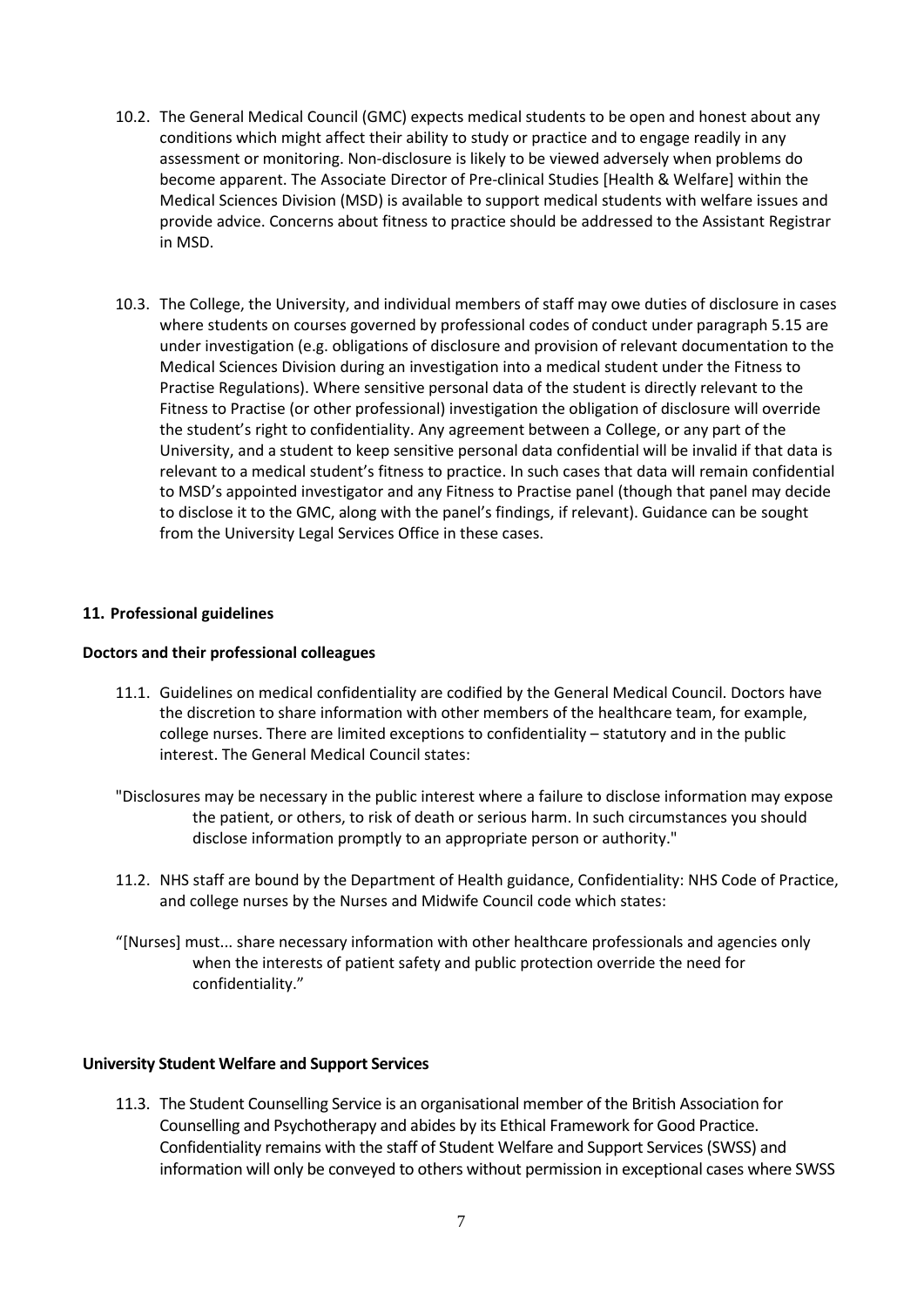reasonably believe there is a Risk of Serious Harm and it is necessary to take steps to mitigate that risk.

11.4. The Disability Advisory Service will share confidential information related to declared disability for the purposes of supporting that student with the written consent of the student.

# **Faith leaders**

11.5. College and denominational chaplains, as ministers of religion, operate within strict ethical codes as regards information disclosed to them in confidence. Often chaplains and other faith leaders have a significant welfare role and therefore like counsellors and doctors, they may very occasionally be required to divulge information given in confidence, including where there is a Risk of Serious Harm. When functioning as a member of the College welfare team Chaplains will abide by their college's rules on confidentiality. Occasionally Chaplains may need to tell students the understanding of confidentiality within which they work.

#### <span id="page-7-0"></span>**12. Specific issues**

#### **Major behavioural and emotional problems**

If a student's behaviour is such that they are considered to pose a risk to staff or students within the Collegiate University, the senior member responsible for college welfare should consider whether the vital interests of others are affected. Where there is time to consider action, it is important to seek the confidential advice and help of the college doctor (when matters of safety are of concern). In rare cases where there is a Risk of Serious Harm it will be necessary not only to warn the college GP/nurse but to warn others to safeguard their health and welfare (e.g. students or staff who are at risk of harm from a student's dangerous behaviour, University security staff, College Porters.) In such cases the recipients and the information shared, should be limited to that necessary to mitigate the Risk of Serious Harm, in line with paragraph 5.7 above.

- 12.1. If a student's behaviour is such that they are at Risk of Serious Harm to themselves (e.g through self-harm or suicidal threats or attempts) they should be encouraged to engage with their GP in the first instance, but where such a student is failing to take steps to mitigate the Risk of Serious Harm (including not engaging with health professionals) it is likely to be necessary to communicate special category data to those members of staff who are in a position to provide medical, pastoral or pastoral assistance to mitigate that Risk. In some cases it may be necessary to contact the emergency services. Where time permits it is important to seek the confidential advice and help of the college doctor.
- 12.2. If a student is causing concern or disruption but is not considered to pose a risk to other members of the college or department or themselves, and they are unwilling to consult medical professionals, a senior member with pastoral experience may well be able to achieve a satisfactory solution, and case conferences can be useful tool. A senior member may wish to contact the Director of Student Welfare and Support Services or Head of Counselling to discuss possible sources of help.

#### **Discipline and ill health**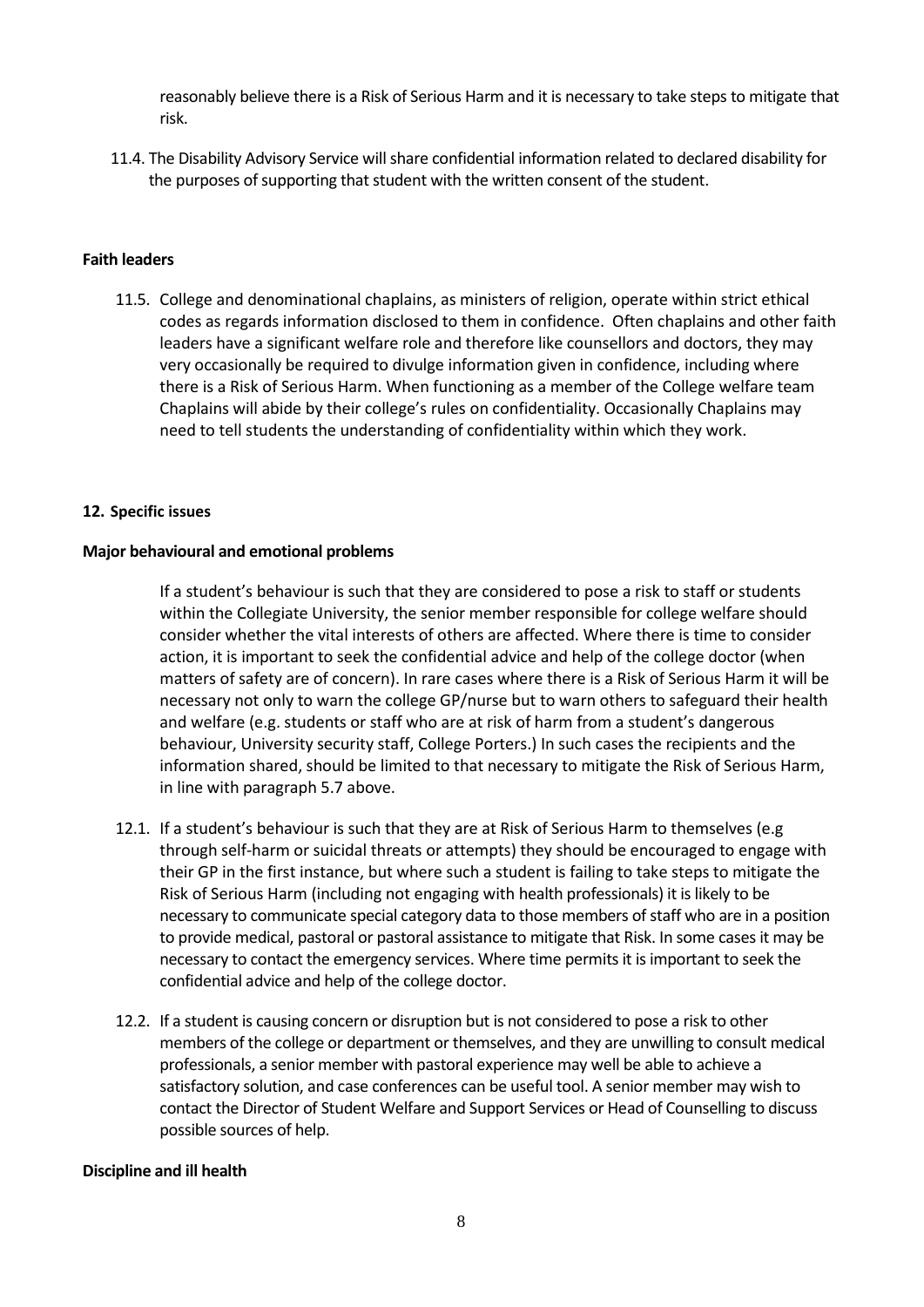12.3. The University and colleges have formal procedures for dealing with serious problems arising from ill health which come to light during a disciplinary investigation or otherwise. University departments and/or colleges must ensure that any decision to share sensitive personal data is in accordance with Data Protection legislation. Please refer to the Universit[y Fitness to Study](https://www.admin.ox.ac.uk/media/global/wwwadminoxacuk/localsites/educationcommittee/documents/notesofguidance/Fitness_to_Study_for_departments.pdf)  [procedure](https://www.admin.ox.ac.uk/media/global/wwwadminoxacuk/localsites/educationcommittee/documents/notesofguidance/Fitness_to_Study_for_departments.pdf) (or College procedures) for more information.

# **Discharge from hospital**

- 12.4. Hospitals in the UK are supposed to contact GPs about students discharged from the emergency department or inpatient wards with significant medical problems. In practice there are occasions where such information does not get through for various reasons, or in a timely fashion. It is the responsibility of hospital staff to ensure a 'safe' discharge and this may include communication with the College or family to which the patient will be discharged, but this is subject to the patient giving permission to share information. In cases of serious mental illness and/or following incidents of self-harm or suicide attempts, in practice, students often withhold permission out of a sense of shame or wishing to hide their condition, thus increasing their Risk of Serious Harm in future.
- 12.5. If the GP is a College doctor, they should be fully aware of the consequences for colleges, and they or a nurse are likely to ask the patient to provide permission to inform relevant officers within College. Students who are not registered with a College doctor are at particular risk of suboptimal communication between their GP and the College welfare team, and/or at risk of incorrect assumptions of what support may be available. College nurses play an important role in ameliorating such problems. It is helpful if those responsible for student welfare have discussed issues and procedures with their college doctor and nurse.

## **Risk of self-harm**

- 12.6. If it appears that a student is at risk of self-harm then concerns should be reported to a senior member of the College with pastoral responsibilities. It is often sensible to discuss these concerns directly with the student. The College doctor or Student Counselling Service can be consulted. Even when the doctor or counsellor is unable to comment about a particular case for reasons of confidentiality, it can be useful to discuss general issues. Since self-harming activity can vary in its level of immediate danger, discussion with a professional is important to assess what action is needed. In urgent circumstances where a student is at Risk of Serious Harm a doctor should be consulted and, if necessary, emergency services contacted.
- 12.7. If a student attends the John Radcliffe Hospital following self-harm, or for any other mental health issue, they should be offered an assessment by the Emergency Department Psychiatric Service, or the Psychological Medicine Service if admitted to a medical or surgical ward. This assessment will be shared with the student's GP. Students will be asked whether they consent to information being shared with any other specific individuals in the College (such as Welfare Dean) and with the University Counselling Service if appropriate. However, there have been instances of (a) students leaving A&E immediately after receiving treatment for their physical wounds but before being assessed by a psychiatrist and (b) refusing consent to sharing of medical information with the other parties above.

#### **Disclosures to the police**

12.8. The police may occasionally contact the University or College to request that information be disclosed to them as part of an investigation. In such circumstances, the following considerations should be taken into account: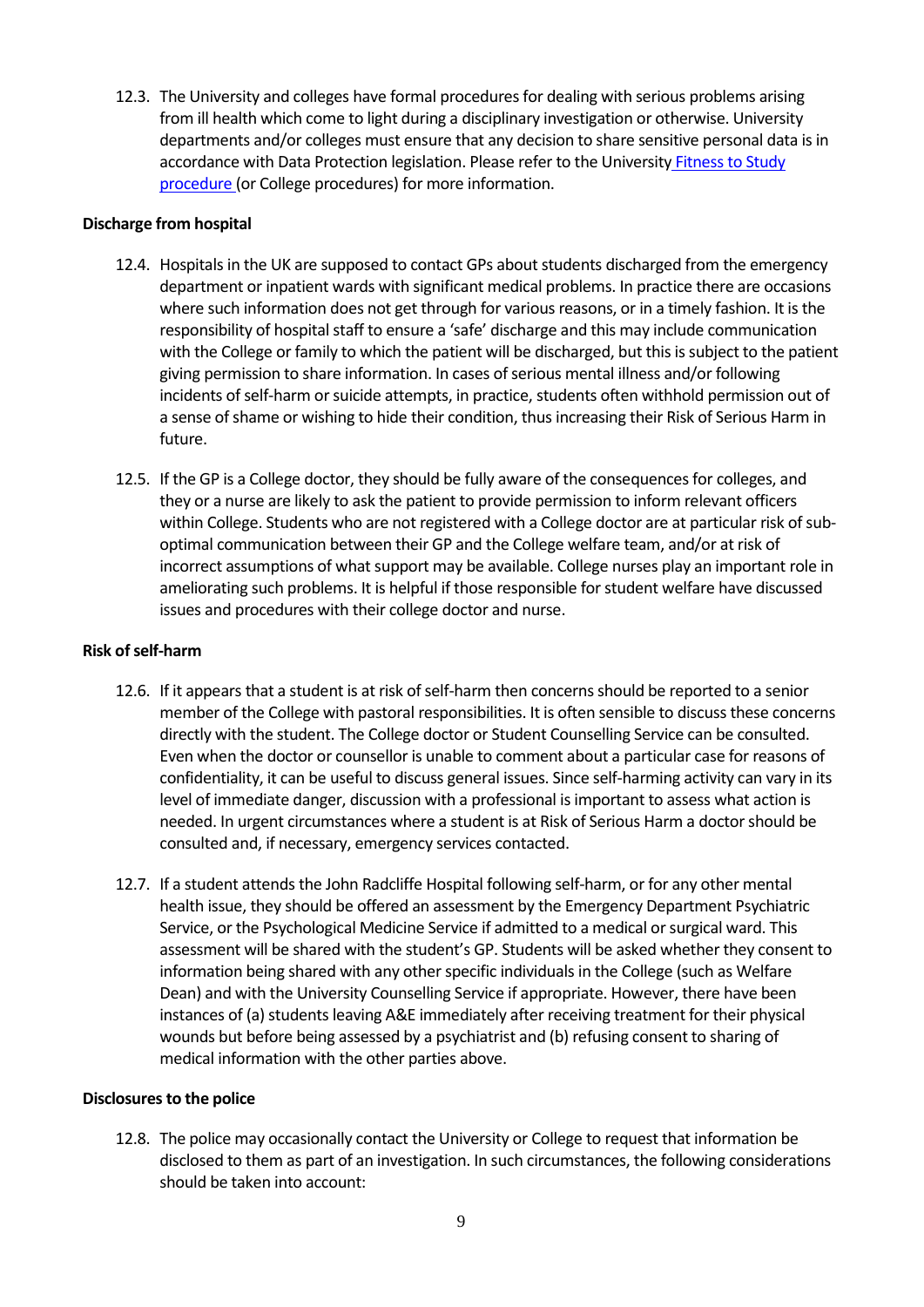- 12.8.1. Is it possible to obtain the consent of the relevant individual to the disclosure to the police?
- 12.8.2. Whether disclosure is requested under the Data Protection Act for the prevention or detection of crime or apprehension or prosecution of offenders and seeking an individual's consent will prejudice the inquiry. Please note, however, that this provision does not compel disclosure and decisions about whether or not to disclose information should be considered carefully. Factors such as the seriousness of the offence will be relevant. If it is decided that a degree of disclosure is appropriate this should be limited to the minimum required. Any such requests made to the College should be referred to the College Data Protection Officer. (The College can also seek guidance from the University's Information Compliance Team on data.protection@admin.ox.ac.uk.)
- 12.8.3. Whether the College will require the police to obtain a court order for disclosure
- 12.8.4. If College staff are unsure what to do in these circumstances, they should contact the University's Legal Services Office or University Information Compliance team for advice.

#### **Serious crime**

- 12.9. Victims of serious crime can seek advice from the College officers, University Safety Office, in person or remotely if out of residence, or approach the Police directly. Survivors of rape or sexual violence can speak to trained first responders or find further information online at **<https://edu.admin.ox.ac.uk/harassment-advice#/>**. Advice on how to support students in such circumstances and on the details of confidential referral routes can also be found on this site.
- 12.10. All information concerning sexual assault and sexual violence should be treated in confidence, and information should only be shared with consent of the individual and on a need-to-know basis. Sharing of information with consent will be limited to staff in order for support to be put in place, and the purpose of sharing should be explained to the individual. This support may include making arrangements to limit contact between the parties concerned. In such cases advice can be sought from the College Deans, or Director of Student Welfare and Support Service. Staff may be obliged to provide evidence to the Court in proceedings arising from an allegation of sexual assault or sexual violence.
- 12.11. If a member of College staff is, or believes they may be, the first person to whom the victim of any such assault has disclosed this information then a contemporaneous, dated, file note of the details of the conversation should be recorded as soon as possible after the disclosure, and stored confidentially, in case it is needed later to assist the victim in bringing any Police complaint.
- 12.12. There may be circumstances in which confidentiality cannot be maintained, e.g. where there is a concern of serious harm to the individual (e.g. failure to seek suitable medical support) or others. In such cases the University and College's duty of care must be considered. Decisions on sharing information without consent must be made at a senior level (e.g. Head of House), seeking specialist legal advice as appropriate.

#### **Dealing with the media**

13.13 It is important that all members of staff of the University should be careful about speaking to the media and this is particularly so when there is a risk that confidential or sensitive personal data might be inadvertently disclosed. Colleges and the University have policies about who should respond to enquiries and the University Press Office is always able to give advice. In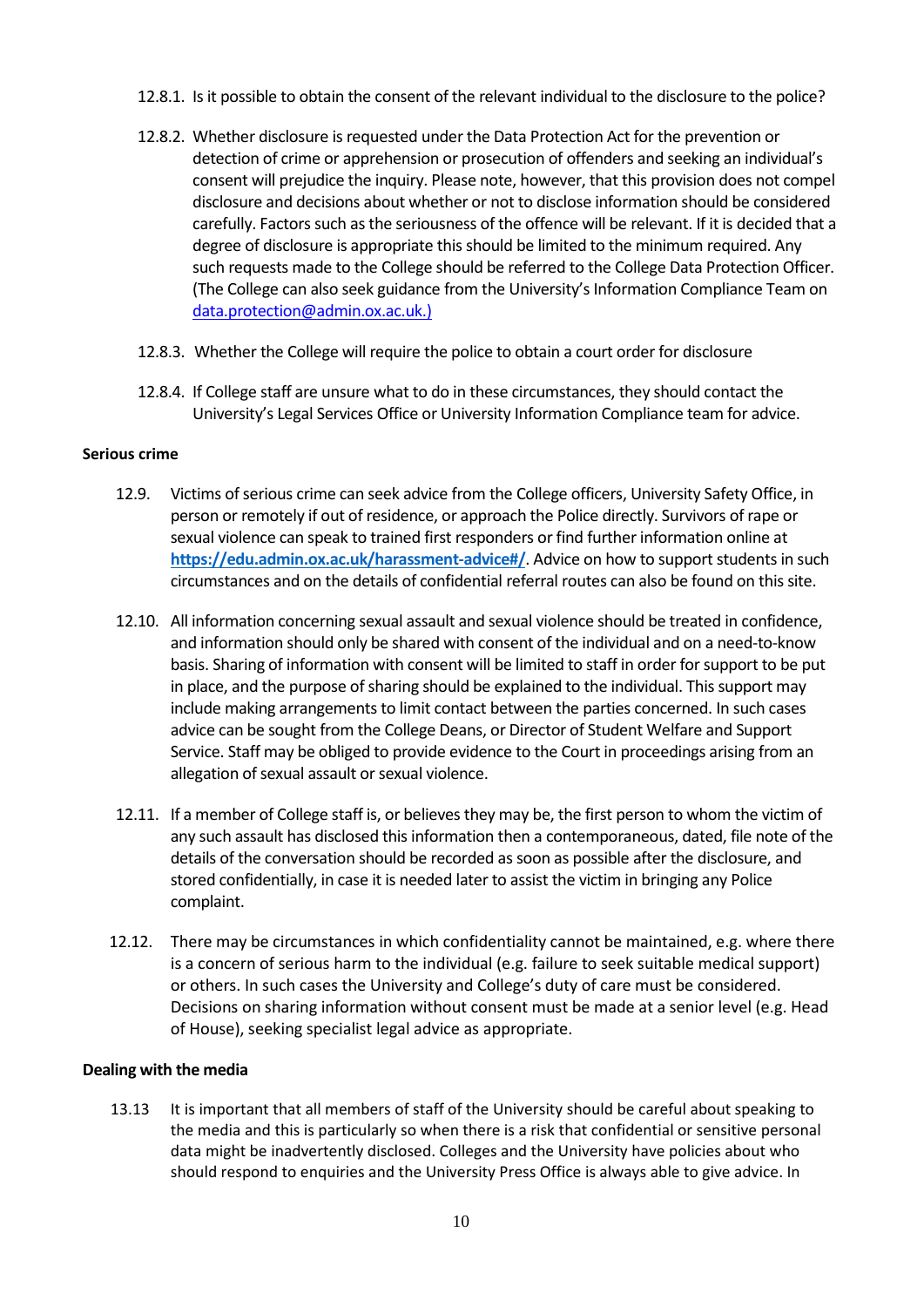cases of student death the Student Tragedy guidance (available from the Welfare Dean or Senior Tutor) should be followed.

## **Under 18s**

13.14 Separate considerations apply to students under the age of 18. Further advice should be sought from Safeguarding Leads where appropriate and more information is available on th[e University's](https://www.admin.ox.ac.uk/personnel/cops/safeguarding/)  [Safeguarding webpages.](https://www.admin.ox.ac.uk/personnel/cops/safeguarding/)

## <span id="page-10-0"></span>**13. Further detail on legal background to this guidance**

- 13.1. In order to lawfully process special category data (which includes health data) it is necessary to identify both a lawful basis under Article 6 of the UK GDPR and a separate condition for processing under Article 9 of the GDPR.
- 13.2. Where a student is at Risk of Serious Harm (as defined in paragraph 2 above), and providing this guidance is adhered to, then:
	- 13.2.1. the two lawful bases upon which the Collegiate University relies under Article 6 of the UK GDPR are vital interests and public task
	- 13.2.2. the Article 9 conditions for processing special category data on which the College and University relies are (a) vital interests under Article 9 of the UK GDPR and/or (b) reasons of substantial public interest under Article 9(2)(g) of the UK GDPR, relying on the substantial public interest condition at paragraph 18 of Part 2 of the Schedule 1 of the Data Protection Act 2018 (i.e. safeguarding of children and individuals at risk).
- 13.3. This guidance has been prepared with reference to the ICO's Data Sharing Code of Practice and is part of planning ahead for data sharing in urgent or emergency situations as recommended in the chapter of that Code 'Data sharing in an urgent situation or in an emergency'. Among other things, that Chapter of the Code confirms:
	- 13.3.1. *In an emergency, you should go ahead and share data as is necessary and proportionate. Not every urgent situation is an emergency. An emergency includes:*
		- *preventing serious physical harm to a person;*
		- *preventing loss of human life;*
		- *protection of public health;*
		- *safeguarding vulnerable adults or children;*
		- *responding to an emergency; or*
		- *an immediate need to protect national security*
	- 13.3.2. *The key point is that the DPA 2018 does not prevent you from sharing personal data where it is appropriate to do so. It is particularly relevant to factor into your considerations, training and procedures for this type of situation the risks involved in not sharing data.*
- 13.4. Guidance on data minimization at paragraph 5.7 was prepared with reference to Article 5 (1) (c) of the UK GDPR.
- 13.5. The Student Privacy Notices (for the College and for the University) are part of all students' contracts with the College and the University. These Student Privacy Notices permit sharing of special category data in the types of circumstances covered within this guidance.